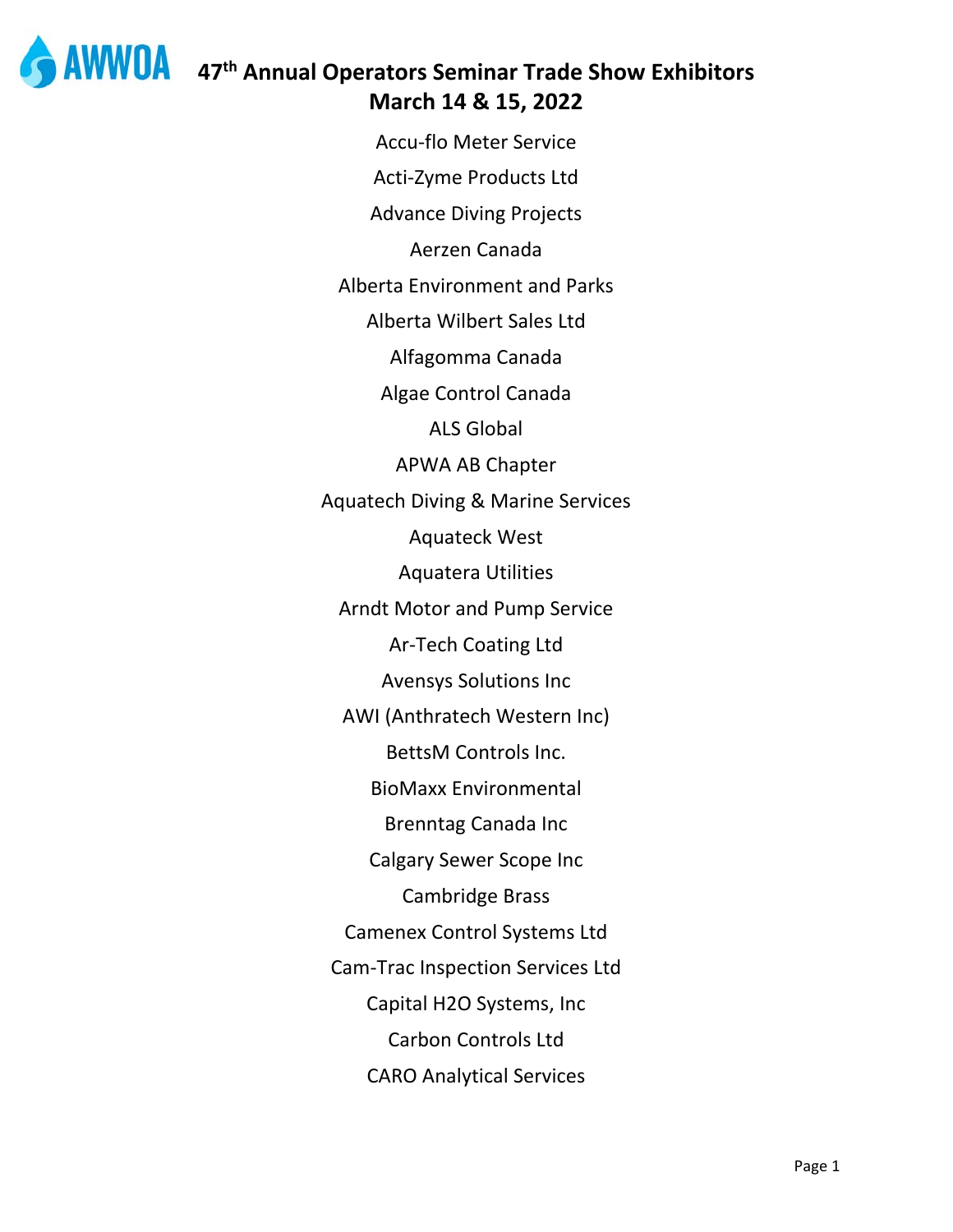

## **WWOA** 47<sup>th</sup> Annual Operators Seminar Trade Show Exhibitors **March 14 & 15, 2022**

CB Process CGI Instrumentation Inc Chamco Industries Ltd Chem International Clean Harbors Lodging Services Clear Water Controls ClearTech Industries Clow Canada Cubex Equipment Ltd Delco Water Denso North America Inc Donison & Associates Ltd DWG Process Supply Ltd E.B. Horsman & Son EECOL Electric Electrogas Monitors Ltd Elemental Bioremediation Inc EMCO Waterworks Endress+Hauser EnviroTRACE Evoqua Water Technologies Ltd Fabco Plastics Western Ltd Fernco/Source One Environmental Ford Meter Box Georg Fischer Piping Systems General Wire/Kupferle GF‐Urecon Greatario Engineered Storage Systems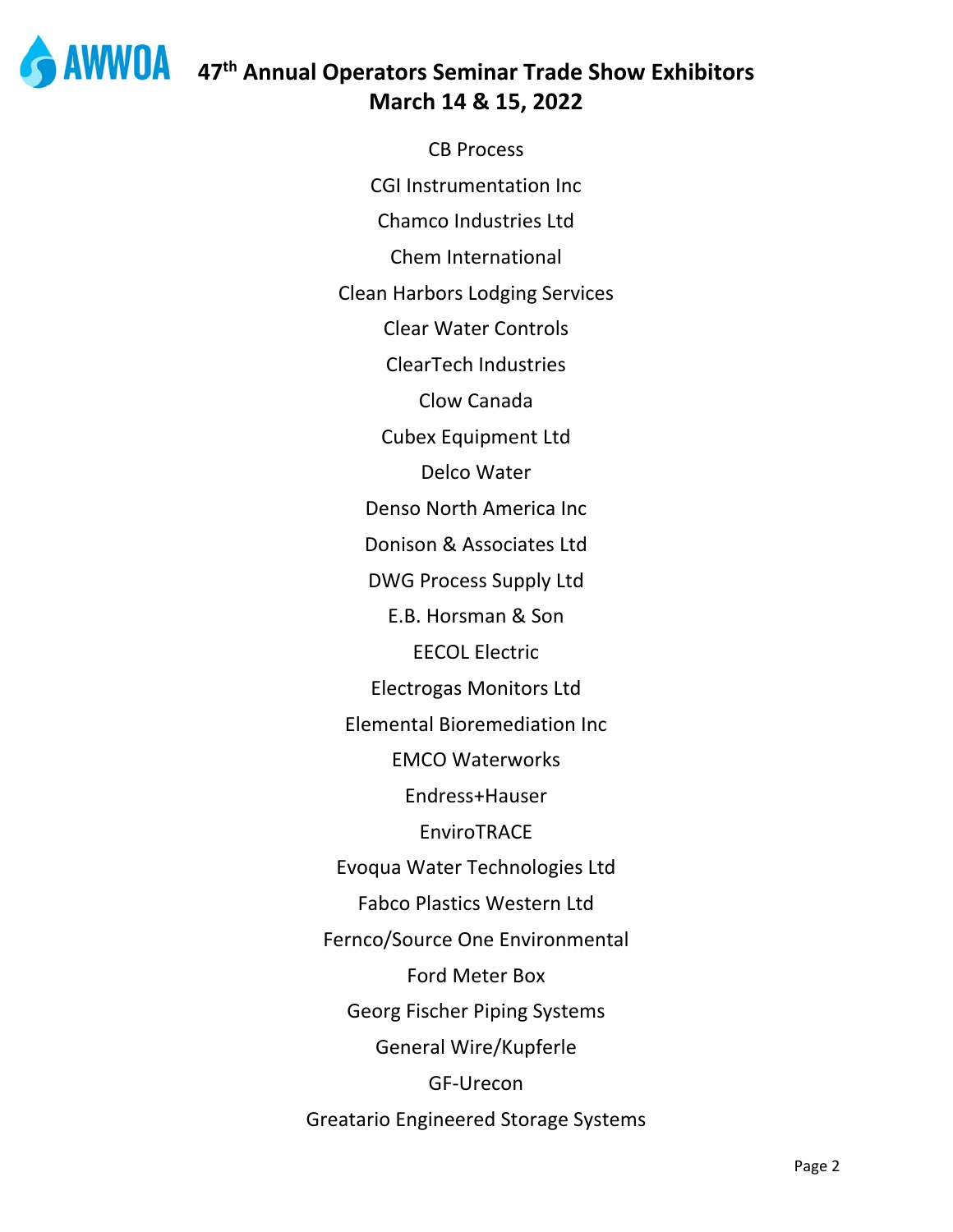

## **47th Annual Operators Seminar Trade Show Exhibitors March 14 & 15, 2022**

H2 Solutions Inc H2O Logics Inc Hach Heat‐Line Hetek Solutions Inc Hydrasurvey Ltd ICONIX Waterworks infraStruct Products Infrastructure Asset Management Alberta Integral High Performance Coatings Intrepid Group Ltd IPEX Inc IVIS Construction Inc Jadler Industries Alberta Ltd Joe Johnson Equipment John Brooks Company Ltd JWC Environmental Kayden Industries Klearwater Lambourne Environmental Ltd Liberty Pumps LineStar Utility Supply (Alberta) Inc McElhanney Ltd McKay Water Works Supply Ltd Mequipco Ltd Metercor Inc Mountainview Systems Ltd MPE Engineering Ltd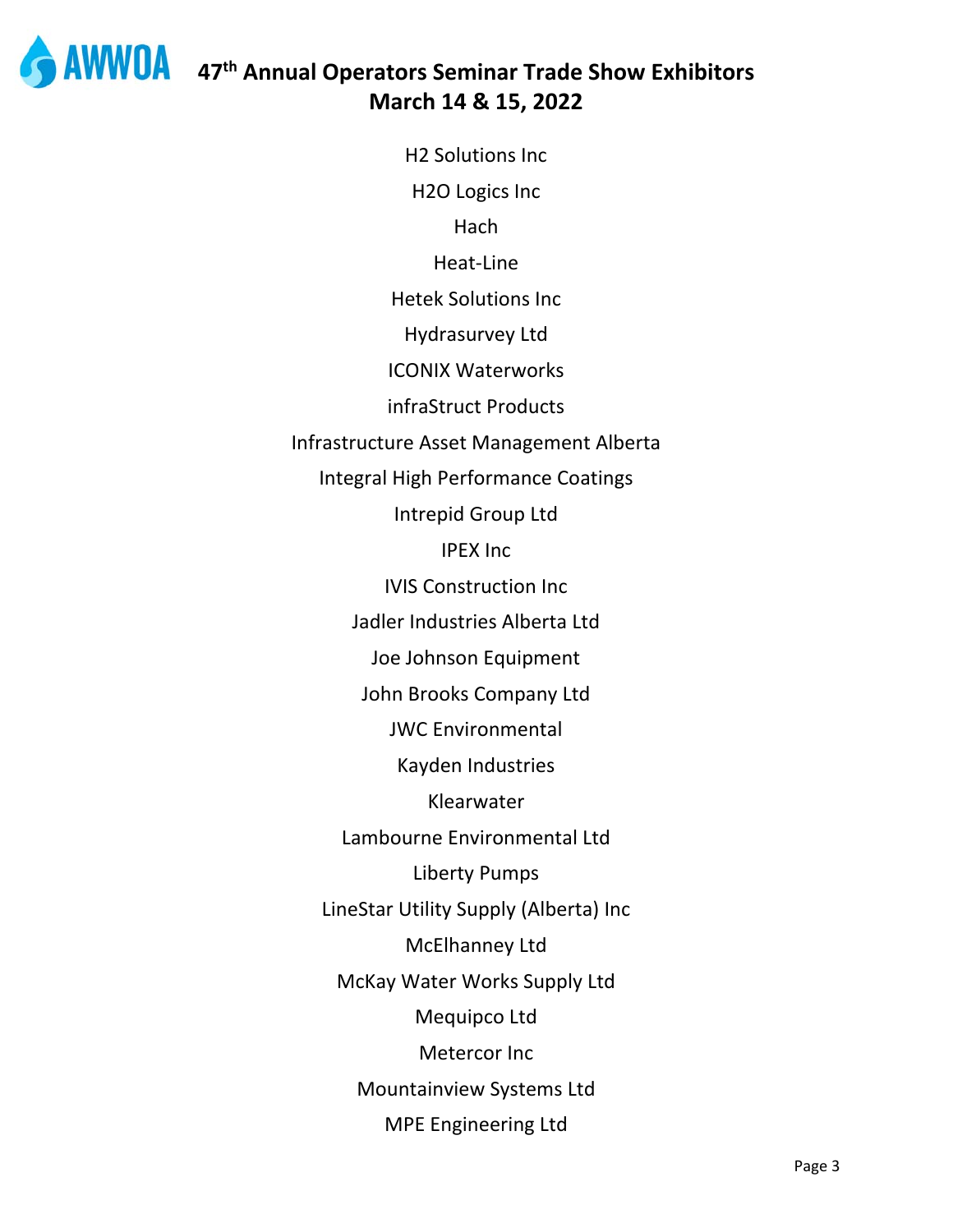

## **47th Annual Operators Seminar Trade Show Exhibitors March 14 & 15, 2022**

**Mueller** N.S. Pawliuk & Son Contracting NAIT National Process Equipment Inc Nexom North Fringe Industrial Technologies Northern Lakes College Norwood Waterworks Pacific Flow Control Ltd Pan Dakota Dive Services PipeTech Rentals Pond Pro Canada Portage College Procon Systems Pro‐Line Fittings Ramtech Environmental Products Reed Manufacturing Co RIDGID Robar Industries Ltd Romac Industries Roshan Water Solutions Inc SAIT Sego Industries SFC Energy Spartan Controls SRP Control Systems Ltd **Stonhard** Stormtec Water Management